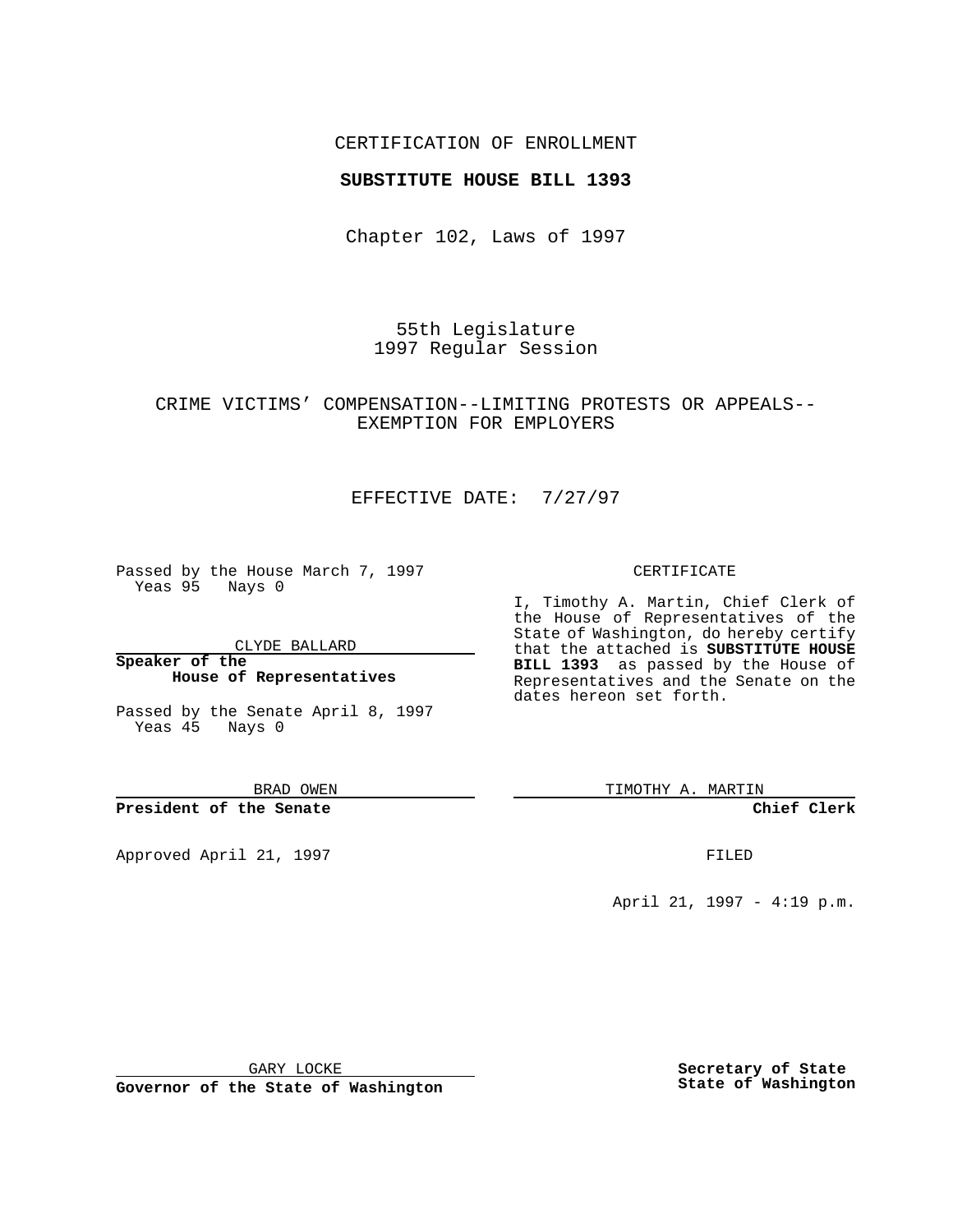# **SUBSTITUTE HOUSE BILL 1393** \_\_\_\_\_\_\_\_\_\_\_\_\_\_\_\_\_\_\_\_\_\_\_\_\_\_\_\_\_\_\_\_\_\_\_\_\_\_\_\_\_\_\_\_\_\_\_

\_\_\_\_\_\_\_\_\_\_\_\_\_\_\_\_\_\_\_\_\_\_\_\_\_\_\_\_\_\_\_\_\_\_\_\_\_\_\_\_\_\_\_\_\_\_\_

Passed Legislature - 1997 Regular Session

## **State of Washington 55th Legislature 1997 Regular Session**

**By** House Committee on Criminal Justice & Corrections (originally sponsored by Representatives Ballasiotes, Costa, Radcliff, O'Brien, Kessler, Blalock, Cody, Murray, Cole, Morris, Tokuda, Conway, Skinner and Kenney)

Read first time 02/14/97.

1 AN ACT Relating to crime victims' compensation; amending RCW 2 7.68.110; and adding a new section to chapter 51.52 RCW.

3 BE IT ENACTED BY THE LEGISLATURE OF THE STATE OF WASHINGTON:

4 **Sec. 1.** RCW 7.68.110 and 1989 c 175 s 40 are each amended to read 5 as follows:

 The provisions contained in chapter 51.52 RCW relating to appeals shall govern appeals under this chapter: PROVIDED, That no provision contained in chapter 51.52 RCW concerning employers as parties to any settlement, appeal, or other action shall apply to this chapter: PROVIDED FURTHER, That appeals taken from a decision of the board of industrial insurance appeals under this chapter shall be governed by the provisions relating to judicial review of administrative decisions contained in RCW 34.05.510 through 34.05.598, and the department shall have the same right of review from a decision of the board of industrial insurance appeals as does the claimant: PROVIDED FURTHER, That the time in which to file a protest or appeal from any order, 17 decision, or award under this chapter shall be ninety days from the 18 date the order, decision, or award is communicated to the parties.